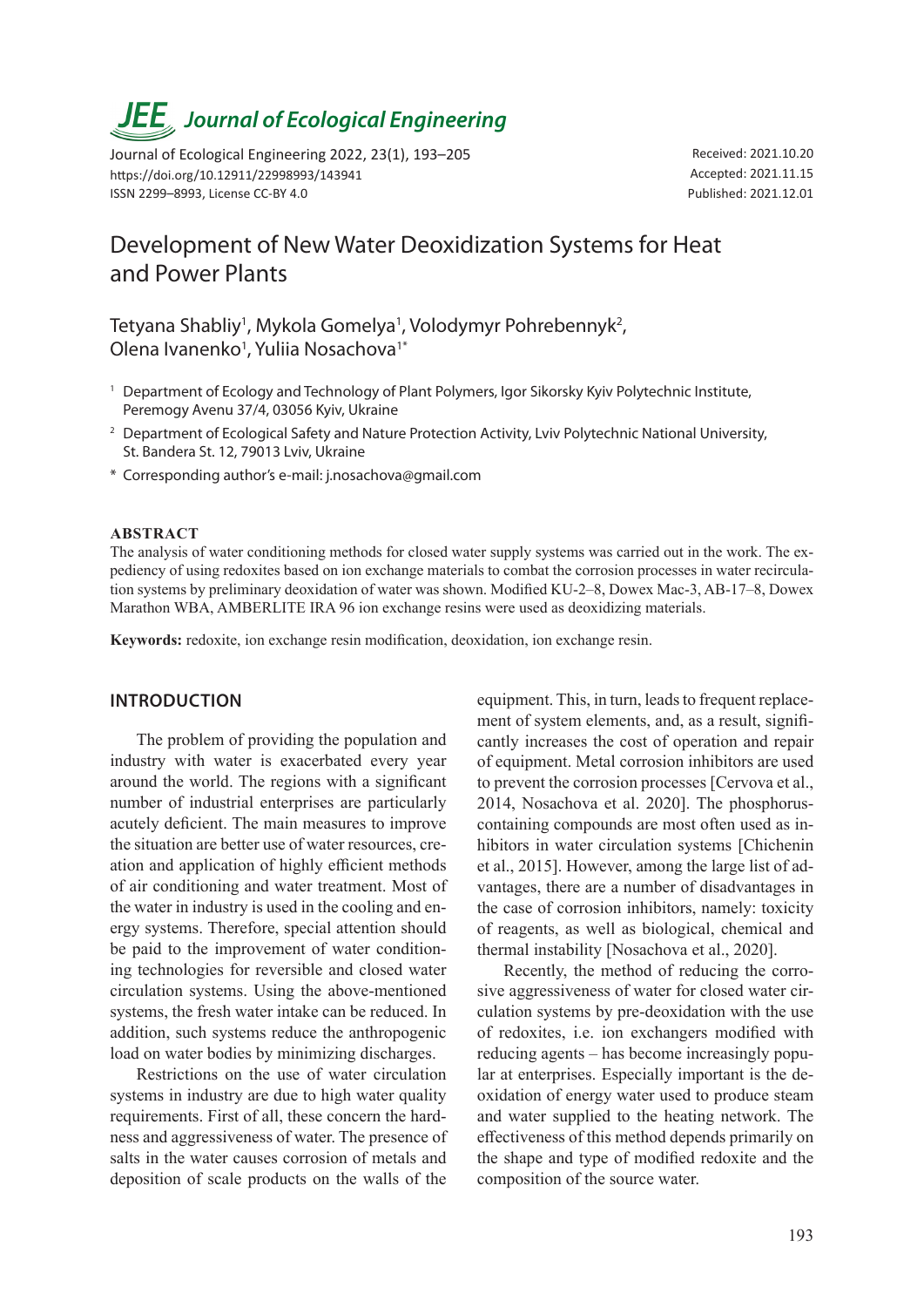Today, there are various methods of water treatment stabilization on an industrial scale. According to the method of execution, these methods can be divided into: electrochemical, sorption, reagent, physical and ion exchange. All of them are used in the preparation of water for a particular process in order to remove interfering substances. The most important fact of iron corrosion in water is dissolved oxygen. In addition, in the return pipelines of the condensate of heating systems, free carbon dioxide also affects the corrosion of metals. The degree of free oxygen removal, to prevent serious corrosion, depends on the side temperature and, to a lesser extent, on the amount of water that passes through the system.

In cold water supply systems, it is desirable that the oxygen content does not exceed  $0.2$  mg  $\cdot$  dm<sup>-3</sup>. If it is necessary to achieve a lower content, which is not possible with one-stage deaeration, an additional chemical treatment of the water coming from the deaerator is applied [Medvediev et al.]. Chemical degassing involves the introduction of substances into the water that bind dissolved oxygen. This may be sulfur dioxide, sodium sulfide or hydrazine [Zhao et al., 2017]. When using sodium sulfite, the sulfide is oxidized to sulfate by dissolved oxygen. When using pure gas, pure acid is formed, which is oxidized to sulfuric acid by the oxygen dissolved in water.

Hydrazine allows deoxidizing the water almost completely. At the same time, oxygen binds to the release of inert nitrogen  $N_2$  [Ting et al., 2015]. The disadvantage of using hydrazine is, firstly, the high cost of the reagent, and, secondly, the high toxicity. In addition, when hydrazine is introduced into the feed water, it interacts with metal oxides, which are inevitably present in the steam-water tract with the formation of byproducts. Ammonia (NH<sub>3</sub>) and hydrogen  $(H_2)$  are formed in the heat carrier during the thermal decomposition of excess hydrazine hydrate. The increased content of ammonia (more than 1000 μg · dm-3) in the condensate significantly activates the corrosion destruction of equipment, especially in the presence of oxygen. Therefore, hydrazine is used mainly for the final removal of oxygen from water.

One of the promising directions of the stabilization treatment of water for use in industry and energy, as well as for the extraction of corrosive gases dissolved in water, is the use of water. The use of redoxites will make it possible to carry out the deoxidation process more efficiently, as well as reduce the economic costs of operating the pre-treatment equipment by replacing the existing one, including the deaerators of the thermal and vacuum conditions.

There are known methods of obtaining redoxites on the basis of ion-exchange materials with the application of metals with variable valence to their surface. In the works [Martić et al., 2015; Lafontaine et al., 2014; Tamazashvili et al., 2011; Kipriyanova et al., 2010; Polyanskiy et al., 2012] shows the prospects of their use as a load for the extraction of dissolved oxygen and other oxidants. When using ion exchangers for deoxidation, it is possible to successfully solve other problems, for example, to carry out the most various redox reactions for the treatment, purification and removal of chemical substances. The expediency of their application for the synthesis of inorganic and organic compounds in electro- and analytical chemistry is shown.

In the works [Polyanskiy et al., 2014; Egizarov et al., 2013; Tamazashvili et al., 2015;] a new approach of sulfite water treatment for oxygen extraction was considered. The authors proposed to replace soluble reagents with a solid water-insoluble sorbent modified with sodium sulfite. The use of this sorbent is promising for the removal of oxygen from water containing hardness ions. In this case, the process will first of all depend on the anions. Therefore, the use of redox potential of ion-exchange resin of this type can be promising for the cooling systems where natural water is used without partial softening. This process was investigated by the authors [Homelia et al., 2012] using the AB-17–8 anion exchange resin in Cl<sup>-</sup> and  $SO_4^2$  forms when passing water. In the process, sulfites, sulfates, chlorides, carbonates, hydrocarbons, and oxygen were controlled.

The aim of the research was to study the methods of water stabilization using redoxites based on ion exchange materials, which are used to reduce the corrosion aggressiveness of water. Their application will allow carrying out the process of water deoxidation more efficiently, as well as reducing the economic costs for the operation of water treatment equipment.

#### **MATERIAL AND METHODS**

Modified ion exchangers were obtained by treating them with modifying reagents in a given sequence. The optimal modification conditions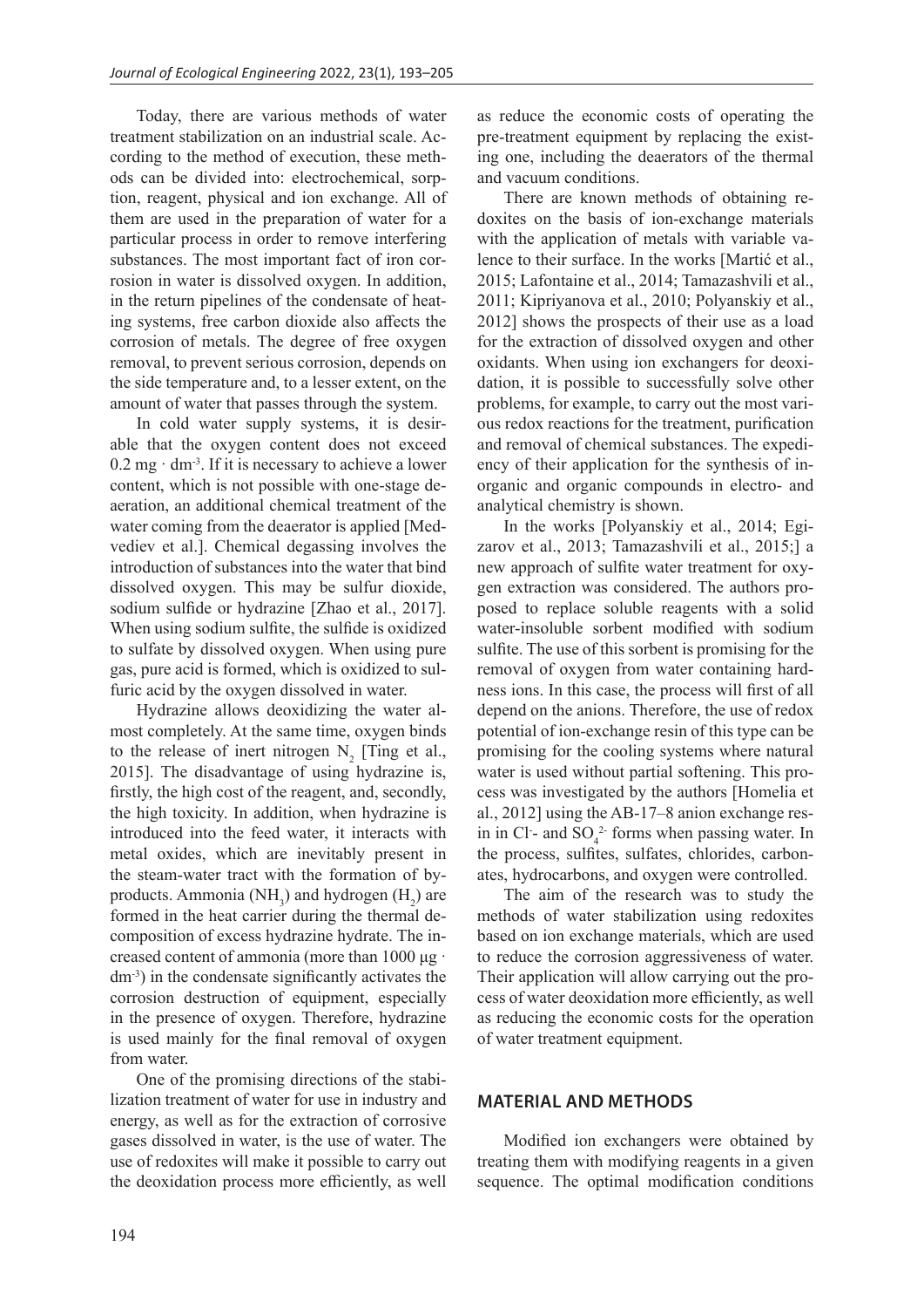were selected. Salts containing a chemical element of variable valence were used as modifiers,, namely: iron (II) sulfate, sulfite, bisulfite and sodium metabisulfite.

Deposition of iron ions was performed on weakly acid Dowex MAC-3 cation exchange resin. The cation exchange resin was treated with a solution of ferrous sulfate (II) in concentrations from 1% to 10%. The flow rate of the solution was 0.12–0.18 m/h, and the volume of the resin was  $20 \text{ cm}^3$ .  $100 \text{ cm}^3$  of filtrate samples were taken to determine the residual iron (II) content. In order to prevent leaching of iron ions from the resin, it was treated with a solution of alkali for hydrolysis with the formation of hydroxide  $(Fe(OH)_{2})$ .

Deposition of sulfite ions was performed on strongly-basic AB-17–8 anion exchange resin, as well as weakly-basic Dowex Marathon WBA and AMBERLITE IRA 96 anion exchange resins. Then, solutions of sulfite, bisulfite and sodium metabisulfite in concentrations from 1% to 10% were passed. The transmission rate was 0.12–0.18 m / h, and the volume of the resin was from 20  $\text{cm}^3$  to 50  $\text{cm}^3$ . Afterwards, 100  $\text{cm}^3$  of filtrate samples were taken to determine the residual sulfite content.

The full dynamic exchange capacity was calculated by the formula:

$$
\text{FEDC} = \frac{\sum (C_{init} - C_i) \cdot V_s}{V_i} \tag{1}
$$

where:  $C_{\text{init}}$  – initial concentration of ions in solution, mg-eq/dm<sup>3</sup>;

> $C<sub>i</sub>$  – the concentration of ions in the i-th sample after sorption, mg-eq/dm<sup>3</sup>;

 $V_s$  – sample volume, dm<sup>3</sup>;

 $V_i$  – volume of ion exchange material,  $dm^3$ .

Deoxidation of waters of different composition was performed by filtering them through redoxite ( $V_i = 20$  cm<sup>3</sup> or 50 cm<sup>3</sup>), placed in a column with a diameter of 19–30 mm. The filtration rate ranged from 2.12 to 10.6 m/h.

The treated water was passed through a Winkler flask, analyzing the oxygen content of each cubic meter of water passed. In addition, the reaction medium, and the content of iron or sulfite ions in the filtrate were periodically determined.

The regenerative capacity for oxygen was calculated by the formula:

$$
EC_{0_2} = \frac{\sum (C_{init0_2} - C_{i0_2}) \cdot V_s}{V_i}
$$
 (2)

where:  $C_{\text{init0}_2}$  – initial oxygen concentration in water, mg-eq/dm<sup>3</sup>;  $C_{i0_2}$  – oxygen concentration in the i-th sample, mg-eq/dm<sup>3</sup>;  $V_s$  – sample volume, dm<sup>3</sup>;

 $V_i$  – volume of ion exchange material, dm<sup>3</sup>.

Determination of sulfites was performed by oxidizing them to sulfates with a titrating solution of iodine. The concentration of sulfate ions was determined photocolorimetrically with a precipitating mixture based on glycerol. The concentration of iron ions was determined photocolorimetrically with sulfosalicylic acid. The concentration of dissolved oxygen in water was determined by using the Winkler method [Lurie, 1986.].

#### **RESULTS AND DISCUSSION**

### **Study of the effectiveness of redoxites obtained by modification of cations with iron compounds**

Redoxite modified with iron compounds is quite common in utilities during water deoxidation for heating systems. First of all, this is due to the relatively low cost of redoxite, which is used to obtain common and cheap cations and available reagent – ferrous sulfate (II), which is formed in large quantities as waste in the digestion of metal products. In this case, to prevent leaching of iron ions from the resin in the presence of hardness ions in the water, the resin is treated with a solution of alkali for hydrolysis to form a hydroxide  $(Fe(OH)<sub>2</sub>).$ 

Thus, the process of obtaining redoxite is realized in two stages (reactions 1, 2):

$$
2Kt H^{+} + nFeSO_{4} =
$$
  
= (Kt)<sub>2</sub>Fe<sup>2+</sup> + (n-1)FeSO<sub>4</sub> + H<sub>2</sub>SO<sub>4</sub> (1)

$$
(Kt)2Fe2+ + mNaOH =
$$
  
2Kt Na<sup>+</sup> + Fe(OH)<sub>2</sub> + (m-2)NaOH (2)

The disadvantage of this process is the formation by reaction (1) of waste regeneration solution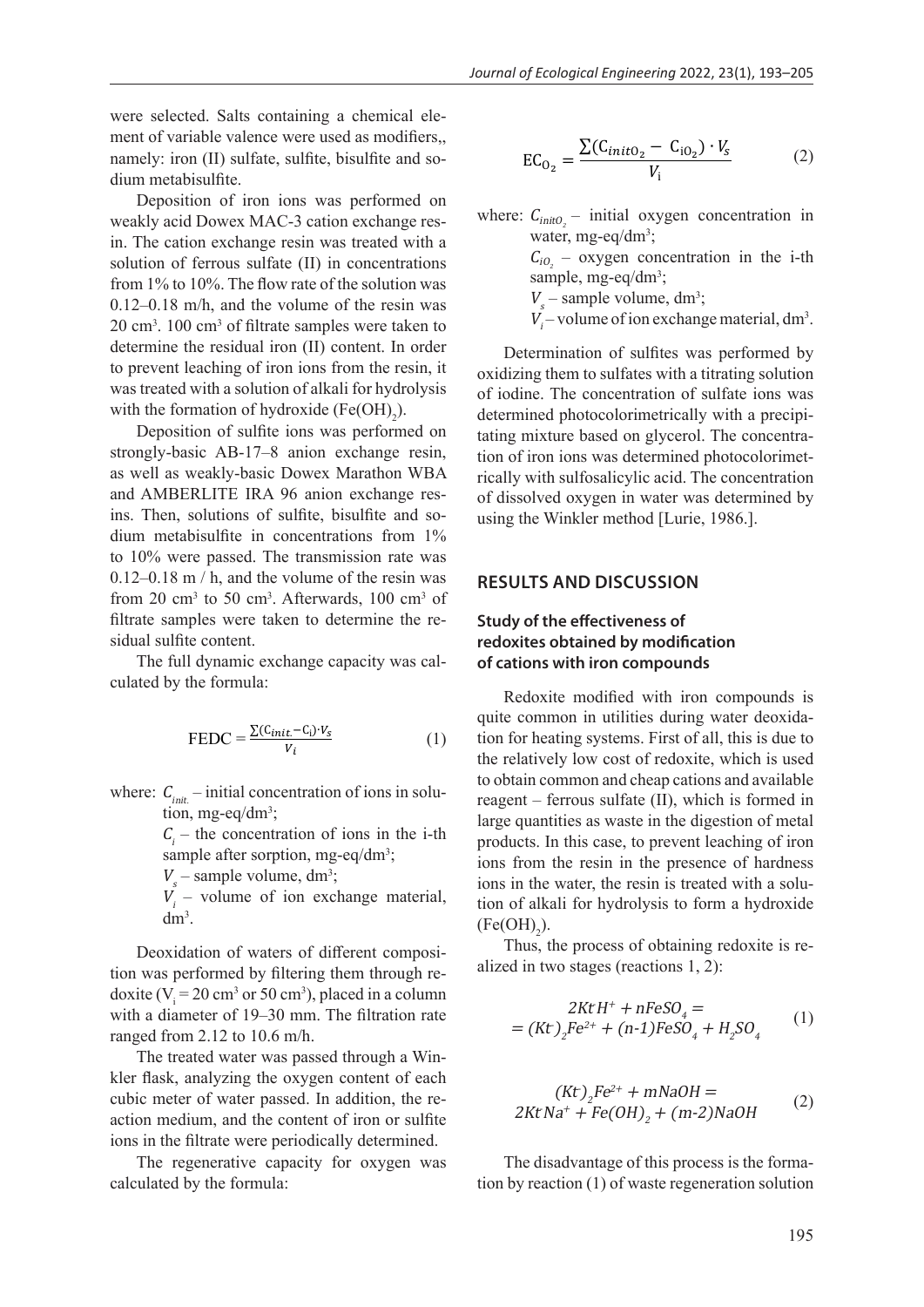containing an excess of ferrous sulfate (II) and sulfuric acid, and by reaction  $(2)$  – a solution containing an excess of alkali. Their disposal is a significant problem. This problem occurs every time after the regeneration of cation exchange resin, when after the oxidation of iron (II) hydroxide, the capacity of redoxite for oxygen is depleted.

It should be noted that iron (II) hydroxide, which is formed during hydrolysis (reaction 2), remains in the pores of the resin due to its low solubility in water. When redoxite is used, it is oxidized to iron hydroxide (reaction 3), which is also insoluble in water.

$$
4Fe(OH)_2 + O_2 + 2H_2O = 4Fe(OH)_3
$$
 (3)

On the one hand, the use of iron (II) hydroxide as a reducing agent has a number of advantages. Its duration depends only on the concentration of oxygen in water and water consumption; it does not depend on the concentration of cations or anions in water. When the ion exchanger is used in the  $Fe<sup>2+</sup>$  form, iron ions are used to bind oxygen and are also leached from the ion exchanger in the presence of hardness ions in the water, which displace the iron ions from the cation exchange resin. When using anion exchange resins in sulfite form, a significant part of the reducing agent (sulfite) is lost due to desorption from the ion exchanger in the presence of anion exchange resins in water – chlorides, sulfates, nitrates, etc.

On the other hand, iron (III) hydroxide, which is formed in the pores of ion exchanger after the oxidation of  $Fe(OH)_{2}$ , clogs the pores of cation exchange resin, which impairs the diffusion of ions during redox regeneration and diffusion of oxygen molecules during water deoxidation. Hence, after 6–8 filter cycles the regeneration of redoxites is inefficient. Replacement of the filter load, utilization of spent cation exchange resin significantly increases the cost of operation of redox filters of this type.

Despite the significant capacity of cations in iron ions (Table 1) [Overchenko, 2017], the reducing capacity (RC) of modified cations in both  $Fe^{2+}$ -form and ion exchangers modified with  $Fe(OH)$ <sub>2</sub> is small. This is due not only to the leaching of iron ions from the cation exchange resin by ion exchange (Fig. 2), but also to a change in the mechanism of oxygen binding by iron ions at elevated pH values (Fig. 1, Table 2). This is because at pH 8.5–9.6 during the oxidation of  $Fe(OH)$ <sub>2</sub> there is no formation of iron hydroxide (III), and magnetite (4):

$$
6 \text{Fe(OH)}_2 + O_2 = 2 \text{Fe}_3O_4 + 6 \text{H}_2O \tag{4}
$$

In this case, the oxidation of 1 mg-eq of oxygen consumes 3 mg-eq of iron (II), while the formation of iron hydroxide (III) requires only 2 mgeq of iron.

In general, based on the analysis of the characteristics of redoxites obtained on the basis of cation exchange resins modified with iron compounds, it can be said that these materials should be used for deaeration of relatively small volumes

**Table 1.** Dependence of the cation exchange resins capacity on Fe<sup>2+</sup> ions on their shape and composition of the solution

| lonite                               | Form of cation<br>exchange resin | The composition of the solution                   |                                                    |                               |
|--------------------------------------|----------------------------------|---------------------------------------------------|----------------------------------------------------|-------------------------------|
|                                      |                                  | $Fe2+$ ,<br>mg-eq $\cdot$ dm $\cdot$ <sup>3</sup> | $H_2SO_4$<br>mg-eq $\cdot$ dm $\cdot$ <sup>3</sup> | EC,<br>mg-eq·dm <sup>-3</sup> |
| Cation exchange resin<br>$KY-2-8$    | $H^*$                            | 719.42                                            |                                                    | 2460                          |
|                                      | $H^*$                            | 1079.14                                           | —                                                  | 2840                          |
|                                      | Na <sup>+</sup>                  | 719.42                                            |                                                    | 1660                          |
| Cation exchange resin<br>$KY-2-8$    | Na <sup>+</sup>                  | 719.42                                            | 5.0                                                | 2930                          |
|                                      | Na <sup>+</sup>                  | 719.42                                            | 10.0                                               | 3287                          |
|                                      | Na <sup>+</sup>                  | 719.42                                            | 15.0                                               | 3510                          |
|                                      | Na <sup>+</sup>                  | 719.42                                            | 20.0                                               | 3420                          |
| Cation exchange resin<br>Dowex MAC-3 | Na <sup>+</sup>                  | 125.00                                            |                                                    | 3420                          |
|                                      | Na <sup>+</sup>                  | 136.00                                            |                                                    | 4560                          |
|                                      | Na <sup>+</sup>                  | 719.42                                            |                                                    | 4000                          |
| Amberlit 252H                        | $H^*$                            | 719.42                                            |                                                    | 2340                          |
|                                      | Na <sup>+</sup>                  | 719.42                                            |                                                    | 2179                          |
| Purolit C150                         | $H^*$                            | 719.42                                            |                                                    | 1540                          |
|                                      | Na <sup>+</sup>                  | 719.42                                            |                                                    | 1440                          |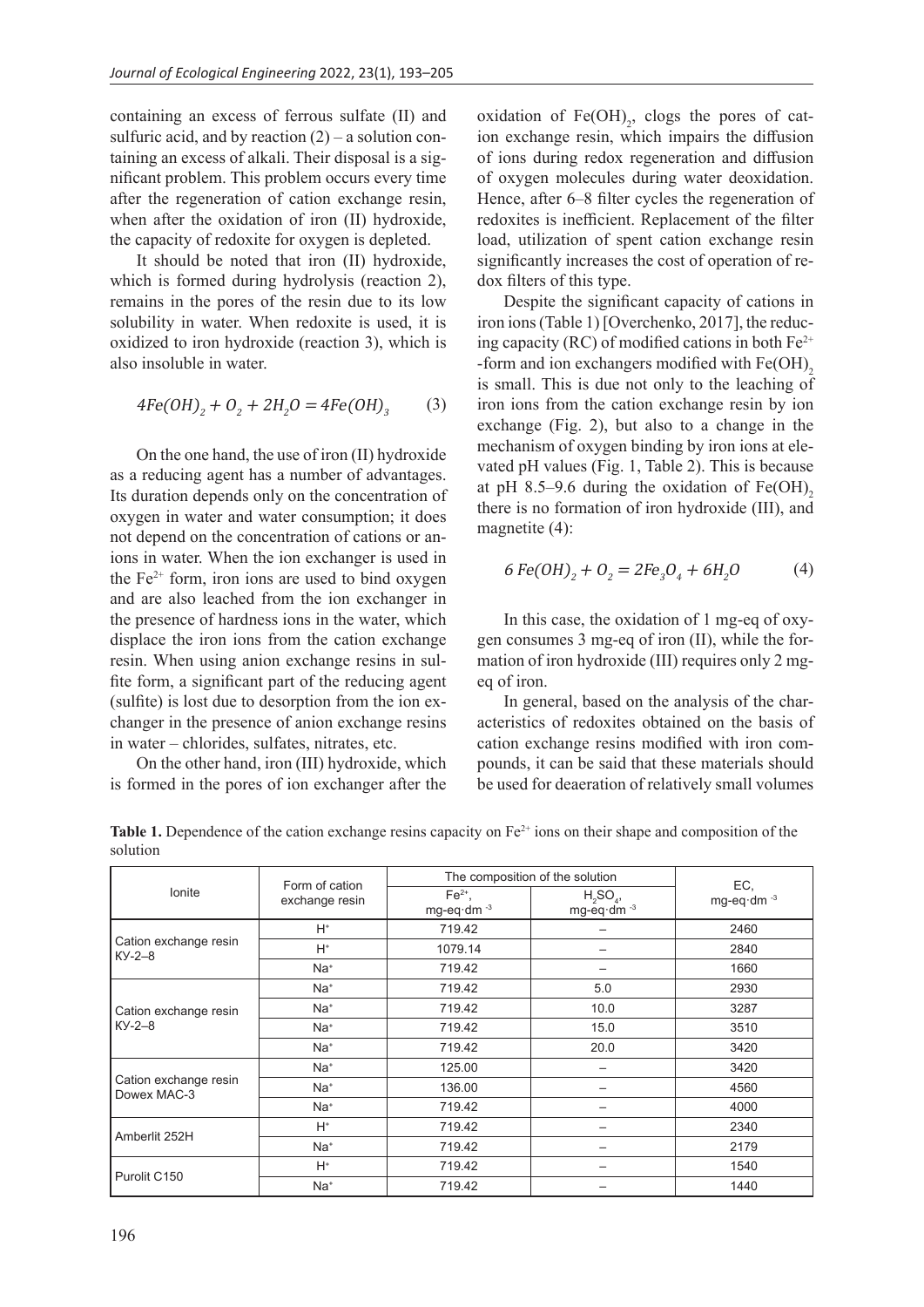

**Figure 1.** Dependence of oxygen concentration (1; 2; 3) and pH of the medium (4) in tap (1), distilled (2; 4) and softened (3) water on the volume passed through the Dowex MAC-3 cation exchange resin in Fe<sup>2+</sup>- (1) and Na<sup>+</sup>-form (V<sub>i</sub>=20 sm<sup>-3</sup>), modified Fe(OH)<sub>2</sub> (2; 3; 4) (RC<sub>1</sub>=1250 mg-eq·dm<sup>-3</sup>; (RC<sub>2</sub>=1587 mg-eq·dm<sup>-3</sup>; RC<sub>3</sub>=951 mg-eq·dm<sup>-3</sup>)

**Table 2.** The dependence of the renewable capacity of redoxites based on KU-2–8 on the form of the resin and its capacity for  $Fe<sup>2+</sup>$  ions in the treatment of tap water (I) and Na-cationized water (II)

| EC/RC, mg-eq $\cdot$ dm $^{-3}$ |           |                                         |           |  |  |  |
|---------------------------------|-----------|-----------------------------------------|-----------|--|--|--|
| $Fe2+$ -form                    |           | Na <sup>+</sup> -form, modified Fe(OH), |           |  |  |  |
|                                 |           |                                         |           |  |  |  |
| 2700/1082                       | 2850/1152 | 2870/1352                               | 2900/1205 |  |  |  |

of water at high concentrations of oxygen. In other circumstances, the cost of regeneration and replacement of the filter load will be so significant that the application of the process will be unprofitable.

# **Deoxidation of water on anion exchangers in sulfite form**

It is known that sodium sulfite is often used for deoxidation of water by using the reagent method. The advantages of this reducing agent are its availability, low price and low toxicity. More precisely, this reagent is non-toxic, in contrast to

highly toxic hydrazine. The disadvantage is that sulfates are formed when oxygen binds. Sodium sulfate remains in water after the application of sodium sulfite, which is unacceptable for energy water. This disadvantage is easily avoided when using anion exchangers in sulfite form. First of all, anion exchange resins (especially highly basic ones) easily turn into a sulfite form (5):

$$
2An^{+}Cl + SO_{3}^{2} = An_{2}^{+}SO_{3}^{2} + 2Cl \tag{5}
$$

When oxygen binds, sulfite anions are converted to sulfate anions, which have a high selectivity for sorption on anion exchangers. Therefore, no ions are released into the water when dissolved oxygen binds (6).

$$
2An_2^+SO_3^{2} + O_2 = 2An_2^+SO_4^{2} \tag{6}
$$

In addition, when regenerating anion exchangers in sulfate form, they easily turn into sulfite form  $(7)$ .



**Figure 2.** Initial curves of iron desorption from Dowex MAC-3 cation exchange resin in  $Fe^{2+} - (1)$  and Na<sup>+</sup>form  $(V_i = 20 \text{ sm}^3)$ , modified with  $Fe(OH)_2$  (2; 3), by passing tap (1), distilled (2) and softened (3) water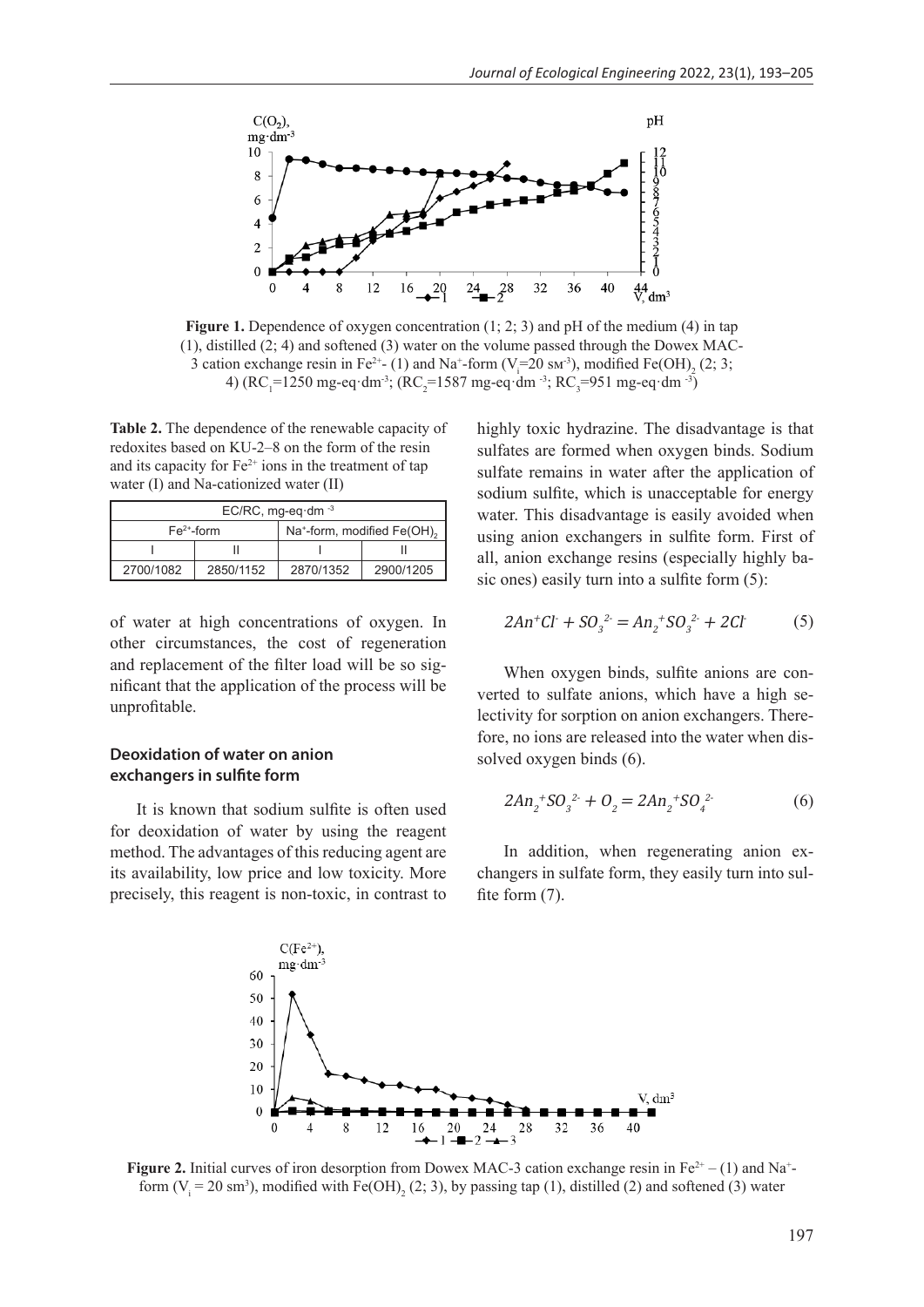$$
An_2^+ SO_4^{2+} + nSO_3^{2-} =
$$
  
=  $An_2^+ SO_3^{2+} + SO_4^{2+} + (n-1)SO_3^{2-}$  (7)

Since sulfites in solutions are easily converted into sulfates, it is easy to dispose of spent regeneration solutions. Already during storage with open air access, sodium sulfite turns into sodium sulfate. When it evaporates and dries, it is possible to obtain a product – sodium sulfate.

When using the AB-17–8 anion exchange resin in relatively small volumes [Overchenko, 2017], high results were obtained in the deoxidation of water (Fig. 3). The reducing capacity of redoxite reached 2129–2266 mg-eq  $\cdot$  dm<sup>-3</sup>, which is close to the exchange dynamic capacity of the anion exchange resin for sulfite anions (Fig. 4). This indicates that the sulfite anions on the anion exchange resin react fairly quickly with the

oxygen present in the water. This allows the use of redox filters at sufficiently high filtration rates  $-6-15$  m/h.

It is known that anion exchangers are characterized by a relatively low capacity of anions. For AB-17–8, the capacity usually does not exceed  $1800$  mg-eq $\cdot$ dm<sup>-3</sup>. In the case of sorption of sulfite anions, the capacity of the anion exchange resin by  $SO_3^2$  anions reached 2129–2266 mg-eq·dm<sup>-3</sup>. This can be explained only by the equivalent sorption, given the high concentration of sodium sulfite solution used in the conversion of the anion exchange resin into  $SO_3^2$  form. Its concentration reached 10% or 100 g/dm<sup>3</sup> . In this case, the exchange was partly by reaction (5) and largely by reaction (8).

$$
An^{+}Cl + nNa_{2}SO_{3}^{2} =
$$
  
=  $An^{+}[SO_{3}Na] + (n-1)Na_{2}SO_{3} + NaCl$  (8)



**Figure 3.** Dependence of oxygen concentration (1; 2) and pH (3) on the volume passed through the AB-17–8 anion exchange resin ( $V_i = 50 \text{ sm}^3$ ) in SO<sub>3</sub><sup>2</sup>-form of distilled (1; 3) and tap (2) water ( $RC_1 = 2265, 5$  mg-eq·dm<sup>-3</sup>;  $RC_2 = 2128, 7$  mg-eq·dm<sup>-3</sup>)



**Figure 4.** Initial curves of sulfite anion sorption on Dowex Marathon WBA anion exchange resin (Vi = 20 sm<sup>3</sup>) in Cl<sup>-</sup>-form (1), AB-17–8 (Vi = 50 sm<sup>3</sup>) in Cl<sup>-</sup>-form (2) and OH-form (3) with 10%  $\text{Na}_2\text{SO}_3$  solution (1; 2) and  $\text{NaHSO}_3$  solution (3) concentration 1,2 g-eq·dm<sup>-3</sup> (FEDC<sub>1</sub>=1187,5 mg-eq·dm<sup>-3</sup>; FEDC<sub>2</sub>=2360 mg-eq·dm<sup>-3</sup>; FEDC<sub>3</sub>=2450 mg-eq·dm<sup>-3</sup>)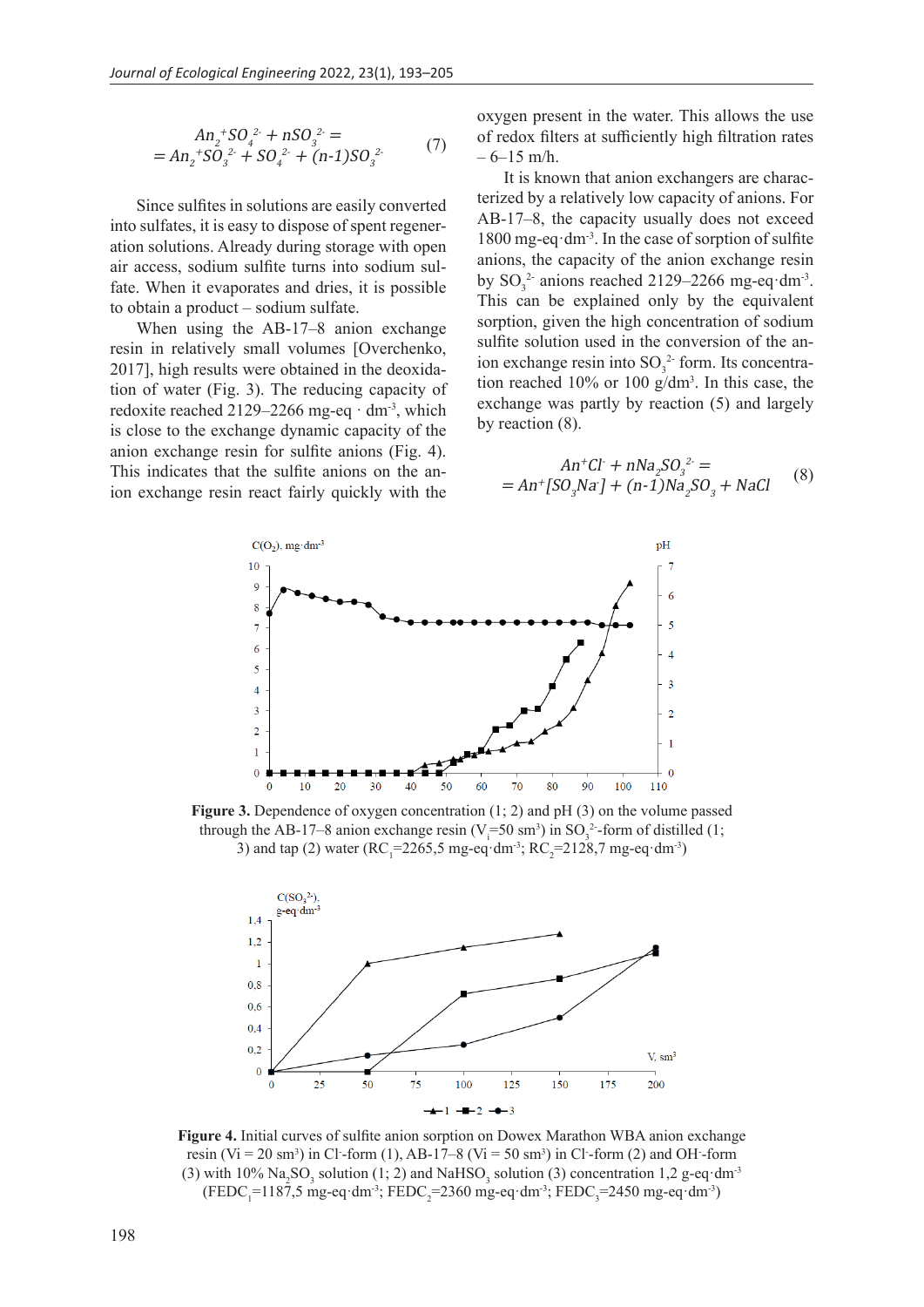Given that anion exchangers in different forms can sorb sulfite anions in different ways, as well as the fact that solutions of sulfite, bisulfite and sodium metasulfite can be used, which also affects the processes of ion exchange, a study was conducted to study the sorption of sulfite anions.

## **Study of the dependence of the capacity of anion exchange resins on sulfite anions on the conditions of their sorption**

High- and low-basic anion exchangers, solutions of sulfite, bisulfite and sodium metabisulfite in various concentrations were used in the study of the sulfite sorption processes on anion exchangers. Anion exchangers were used in chloride, sulfate and basic forms. The chloride form of anion exchangers was used because, as a rule, all anion exchangers are made in chloride form. The anion exchange resins pass into the sulfate form during the oxidation of sulfites (reaction 6), so during regeneration, sulfates are exchanged for sulfites. The main form is interesting in that when using the solutions of bisulfite and sodium metabisulfite, the exchange is accompanied by a neutralization reaction, which generally shifts the balance of the process towards the conversion of the anion exchange resin into the sulfite form (9).

$$
An + OH + NaHSO_3 = An + [NaSO_3] + H_2O \quad (9)
$$

When using sodium metabisulfite in dissolution, the formation of sodium bisulfite occurs (reaction 10), and then the process follows the reaction (9).

$$
Na_2S_2O_5 + H_2O = 2NAHSO_3 \tag{10}
$$

It should be noted that under these conditions, the exchange reaction with the formation of alkali is less likely (11).

$$
2An^{+}OH + NaHSO3 =
$$
  
= An<sub>2</sub><sup>+</sup>SO<sub>3</sub> + NaOH + H<sub>2</sub>O (11)

However, in this case, the alkali will bind with metabisulfite to form sodium sulfite, which will prevent alkalinization of the aquatic environment. However, in the case of sodium sulfite, the use of anion exchange resin in the main form is undesirable, as the process will be slowed down by alkalizing the regeneration solution. (12).

$$
2An^{+}OH + Na_{2}SO_{3} == An_{2}^{+}SO_{3}^{2+} + 2NaOH
$$
 (12)

At the first stage of research the dependence of the capacity of the AB-17–8 anion exchange resin in Cl – form on the concentration of solutions of sodium sulfite was studied (Fig. 5). As can be seen from Figure 5, the capacity of the anion exchange resin strongly depends on the initial concentration of sodium sulfite. In this case, the sorption data shows that up to a concentration of sodium sulfite of 8%, the exchange follows the usual scheme described by equation 5. Only at a concentration of sodium sulfite of 10%, the above-equivalent sorption of sulfite anions is partially realized (reaction 8).

Unexpectedly high result on the sorption capacity of the AB-17–8 anion exchange resin in sulfate form was obtained during its treatment with a 10% solution of sodium sulfite (Fig. 6). In this case, the total dynamic exchange capacity is much higher, as in the case of using the AB-17–8



**Figure 5.** Dependence of the sulfite anions concentration in solutions of sodium sulfite concentrations, %: 3 (4), 6 (3), 8 (2), 10 (1), on the volume passed through the AB-17–8 anion exchange resin (V=50 sm<sup>3</sup>) (FEDC, mg-eq·dm<sup>-3</sup>: 2416 (1), 1884 (2), 1550 (3), 930 (4))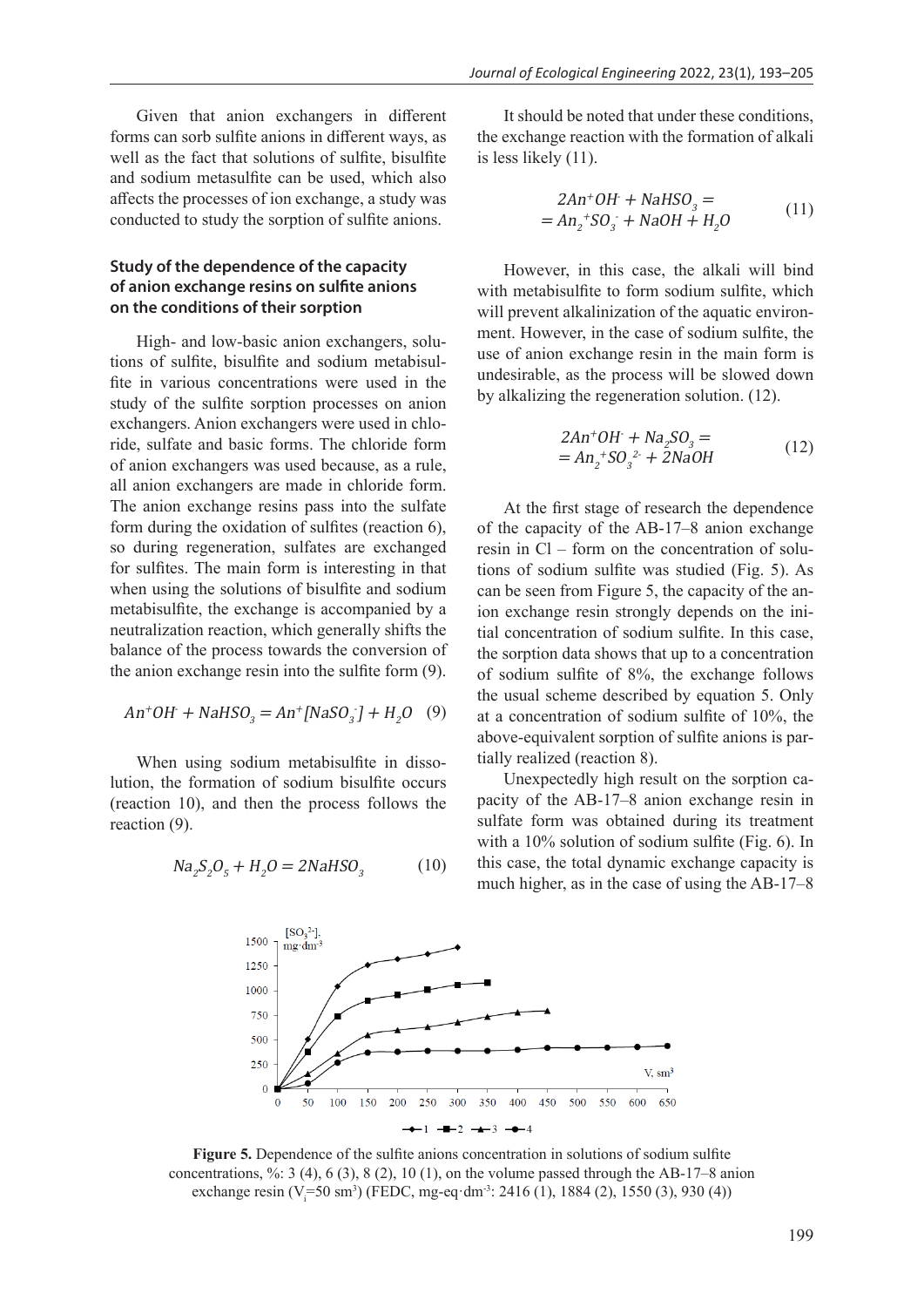anion exchange resin in chloride form (Fig. 5). It is known that the selectivity of this resin is higher for sulfates than for chlorides. However, at high reagent concentrations, the level of concentrations plays a major role, rather than the selectivity of the resin. Thus, the resin is converted into the desired shape during regeneration. In addition, when converting the anion exchange resin to the sulfite form from the chloride form (Fig.  $5)$  50 cm<sup>3</sup> of the resin was treated with 300 cm<sup>3</sup> of 10% Na- $2^{12}$ SO<sub>3</sub> solution, and when using the AB-17–8 anion exchange resin in the sulfate form (Fig. 6), only 20 cm<sup>3</sup> of ion exchanger was treated with 250 cm<sup>3</sup> of 10 % sodium sulfite solution. That is, in the first case, the consumption of regeneration solution was 6 volumes per 1 volume of resin, whereas in the second case, the consumption of regeneration solution was 12.5 volumes per 1 volume of resin. Obviously, this contributed to the fact that the regeneration process took place according to the scheme of over-equivalent sorption (reaction 8), while when using an excess of 6: 1 solution (Fig. 5), reaction 8 was realized only partially.

Subsequently, taking into account the ease of conversion of low-basic anion exchangers into the basic form, studies were conducted with low-basic anion exchangers, such as: Dowex Marathon WBA and AMBERLITE IRA 96. Anion exchangers were used in chloride and basic form. Sulfite sorption curves on the Dowex Marathon WBA anion exchange resin are presented in Figure 7.

The following initial concentrations of sodium sulfite solutions were used: 10%, 8%, 6% and 3%. FEDC accordingly made: 1545 mgeq·dm<sup>-3</sup>, 1890 mg-eq·dm<sup>-3</sup>, 1225 mg-eq·dm<sup>-3</sup> and 1025 mg-eq $\cdot$ dm<sup>-3</sup>. The sorption capacity of the anion exchange resin AMBERLITE IRA 96 can be assessed by the results shown in Figure 8.

The sorption of sulfite anions on AMBER-LITE IRA 96 anion exchange resin in Cl – form was performed from the  $\text{Na}_2\text{SO}_3$  solutions with concentrations: 10%, 8%, 6% and 3%. The AMBERLITE IRA 96 anion exchange resin is close to the Dowex Marathon POD and is: 1640 mg-eq·dm<sup>-3</sup>, mg-eq·dm<sup>-3</sup>, 1460 mg-eq·dm<sup>-3</sup>



**Figure 6.** Dependence of the concentration of sulfite anions in a solution of sodium sulfite concentration of 10 % when filtering it through the AB-17–8 anion exchange resin (V<sub>i</sub>=20 sm<sup>3</sup>) in salt SO<sub>4</sub><sup>2</sup>-form (FEDC=4238 mg-eq·dm<sup>-3</sup>)



**Figure 7.** Dependence of the concentration of sulfites  $(1, 2, 3, 4)$  on the volume of solutions of sodium sulfite through the Dowex Marathon WBA anion exchange resin in Cl-form ( $V_i$ =20 sm<sup>3</sup>) concentrations, %: 3 (4), 6 (3), 8 (2), 10 (1) (FEDC mg-eq·dm<sup>-3</sup>: 1545 (1), 1890 (2), 1225 (3), 1025 (4))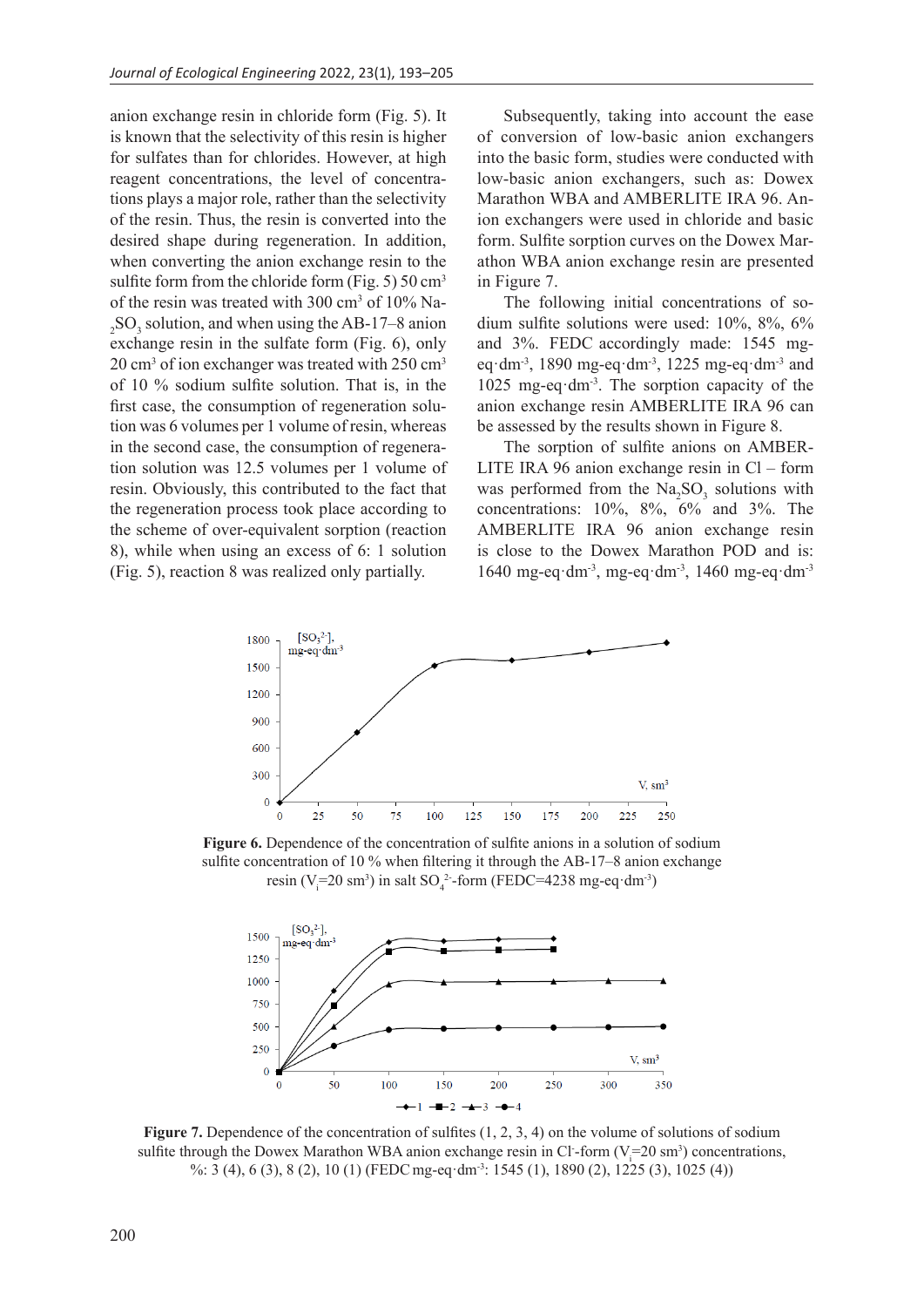and 780 mg-eq·dm<sup>-3</sup>, respectively, depending on the concentration of the  $\text{Na}_2\text{SO}_3$  solution.

As can be seen from Figures 7 and 8, weakly-basic anion exchange resins in chloride form have a rather low capacity for sulfite anions. This is due to the fact that these anion exchangers, regardless of the concentration of sodium sulfite, are able to sorb sulfite anions only by the scheme of equivalent ion exchange. At the same time, their sorption capacity decreases with the slightest increase in the pH of the medium due to the transition from the ionic to associated form which is inactive for the exchange of any ions.

$$
\Pi - N^{+}(CH_{3})_{2} HCl + nOH =
$$
  
=  $\Pi - N(CH_{3})_{2} + Cl + H_{2}O + (n-1)OH$  (13)

where:  $\Pi$  – the remainder of the polymer matrix of the anion exchange resin.

On the other hand, this property of weaklybasic anion exchangers is their advantage, due to the ease of converting them from salt to the basic form by reaction 13. In this case, it is interesting to use these anion exchangers in the basic form for sorption of sulfite anions. The results of sorption of sulfite anions from a solution of sodium bisulfite on the AMBERLITE IRA 96 anion exchange resin in the main form are shown in Figure 9.

As can be seen from Figure 9, the capacity of weakly-basic anion exchange resin in the basic form of sulfite anions from sodium bisulfite solution is 2 and more times higher than their capacity in chloride form during sorption of sulfite anions from sodium sulfite solution. It is obvious that in this case, the main contribution is the ability of low-base anion exchangers to salt formation in weakly acidic solutions while providing superequivalent sorption of sulfite anions.

$$
\Pi - N(CH_3)_2 + NAHSO_3 = \n= \Pi - N^+H (CH_3)_2 [SO_3Na]
$$
\n(14)

At the same time, at concentrations of sodium bisulfite of 3–10%, the total exchange capacity of the anion exchange resin for  $SO_3^2$  anions reaches 3660–4790 mg-eq·dm-3. That is, at



**Figure 8.** Dependence of the concentration of sulfites  $(1, 2, 3, 4)$  on the volume of sodium sulfite passed through the AMBERLITE IRA 96 anion exchange resin in Cl-form ( $V_i$ =20 sm<sup>3</sup>) concentrations, %: 3 (4), 6 (3), 8 (2), 10 (1) (FEDCmg-eq·dm-3: 1640 (1), 1690 (2), 1460 (3), 780 (4))



**Figure 9.** Dependence of the initial concentration of sulfites (1, 2, 3, 4) on the volume of sodium bisulfite solution passed through the AMBERLITE IRA 96 anion exchange resin in OH-form ( $V_i = 20 \text{ sm}^3$ ) concentrations, %: 3 (4), 6 (3), 8 (2), 10 (1) (FEDCmg-eq·dm-3: 4790 (1), 4340 (2), 4240 (3), 3660 (4))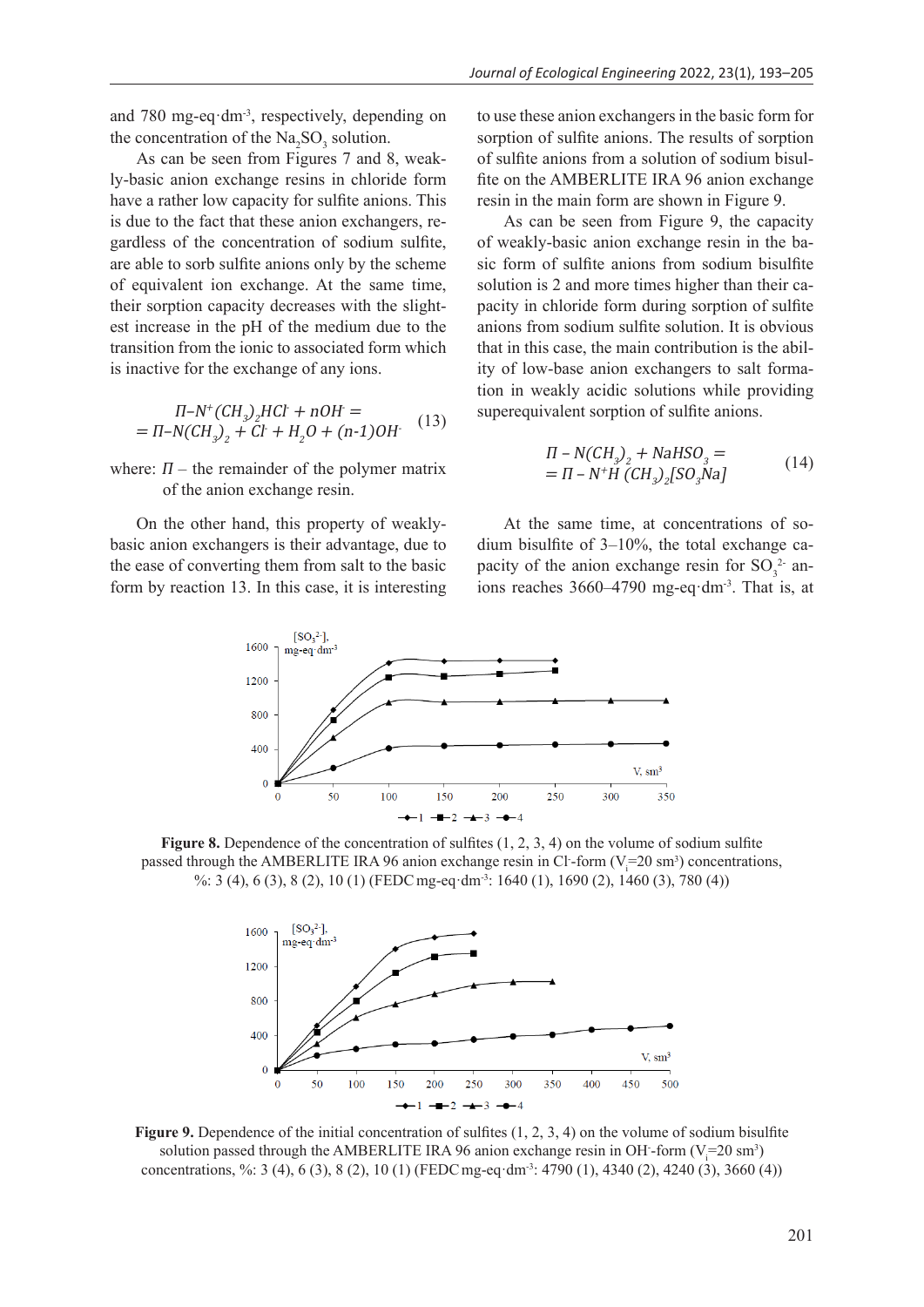3% concentration of sodium bisulfite, there is an equivalent sorption. For comparison, at a concentration of sodium sulfite of 3% (Fig. 8), the capacity of this anion exchange resin on sulfite anions reached only 780 mg-eq·dm<sup>-3</sup>.

Therefore, it can be said that in the one-stage regeneration of redoxite based on anion exchange resins with sodium sulfite, weakly-basic anion exchangers are unpromising due to the low capacity of sulfite anions. However, in the two-stage regeneration, which involves the conversion of the anion exchange resin into the main form with its subsequent treatment in the second stage with sodium bisulfite, the use of these anion exchange resins is quite appropriate, as it provides a high level of redox.

In previous studies, the effectiveness of the AB-17–8 anion exchange resin in sulfite form for water deoxidation was studied. The anion exchange resin was converted to the sulfite form with sodium sulfite. However, it is known that sodium metabisulfite is a cheap and affordable reagent compared to sodium sulfite. Therefore, a series of experiments were performed to determine the sorption capacity of the AB-17–8 anion exchange resin in salt and basic forms for sulfite anions during sorption from solutions of sodium metabisulfite. The results of sorption of sulfite anions on the AB-17–8 anion exchange resin are shown in Figures 10–13.

As can be seen from Figures 10–13, the anion exchange resin in this case is characterized by superequivalent sorption of sulfite anions, regardless of the form of the anion exchange resin. The sorption capacity increases along with the concentration of sodium metabisulfite from 2 to 10%. At the lowest concentration of sodium metabisulfite (2%), the capacity of the anion exchange resin reaches 3500–3600 mgeq $\cdot$ dm<sup>-3</sup>. This capacity can also be explained by the equivalent sorption of  $[SO_3Na]$  ions. However, when the concentration of sodium metabisulfite increases to 5% and 10%, the exchange capacity of the anion exchange resin reaches 4000 mg-eq $\cdot$ dm<sup>-3</sup> (with 5% solutions) and 5800 and  $6700$  mg-eq·dm<sup>-3</sup> for  $10\%$  solutions (larger the value of the exchange capacity for the anion exchange resin in the basic form). Such a high capacity of the anion exchange resin over sulfites simply cannot be explained by sorption of the anion  $[SO_3Na]$ . It is obvious that the sorption of anions of the  $[NaS_2O_5]$  type is quite possible in concentrated solutions, especially from the last samples of regeneration solution, the concentration of which is close to 10%, and the pH is 4.70–4.80.

Usually, a certain part of sulfite anions can collect in the pores of the anion exchange resin without ion exchange processes. In order to determine this effect, the anion exchangers after sorption were washed with distilled water. The results are shown in Figures 14 and 15.

As can be seen from Figures 14 and 15, the concentration of sulfites in the wash water was higher the higher it was in the regeneration solutions. Most likely, the ions were washed away together with the regeneration solution in the pores. However, the capacity of the sorbent was determined by the change in the concentration of sulfites in the solutions that passed through the resin. Therefore, in general, this does not exclude the possibility of sorption of anion exchange resins  $[NaS_2O_5]$  when using sodium metabisulfite.



**Figure 10.** Dependence of sulfite anions concentration in the medium  $(1; 2; 3)$  on the passed volume of sodium metabisulfite solution concentration,%: 2 (1); 5 (2); 10 (3) through the АВ-17–8 anion exchange resin in Cl<sup>-</sup>-form (V<sub>i</sub>=20 sm<sup>3</sup>) (FEDC<sub>1</sub>=3515 mg-eq·dm<sup>-3</sup>; FEDC<sub>2</sub>=4167 mg-eq·dm<sup>-3</sup>; FEDC<sub>3</sub>=5870 mg-eq·dm<sup>-3</sup>)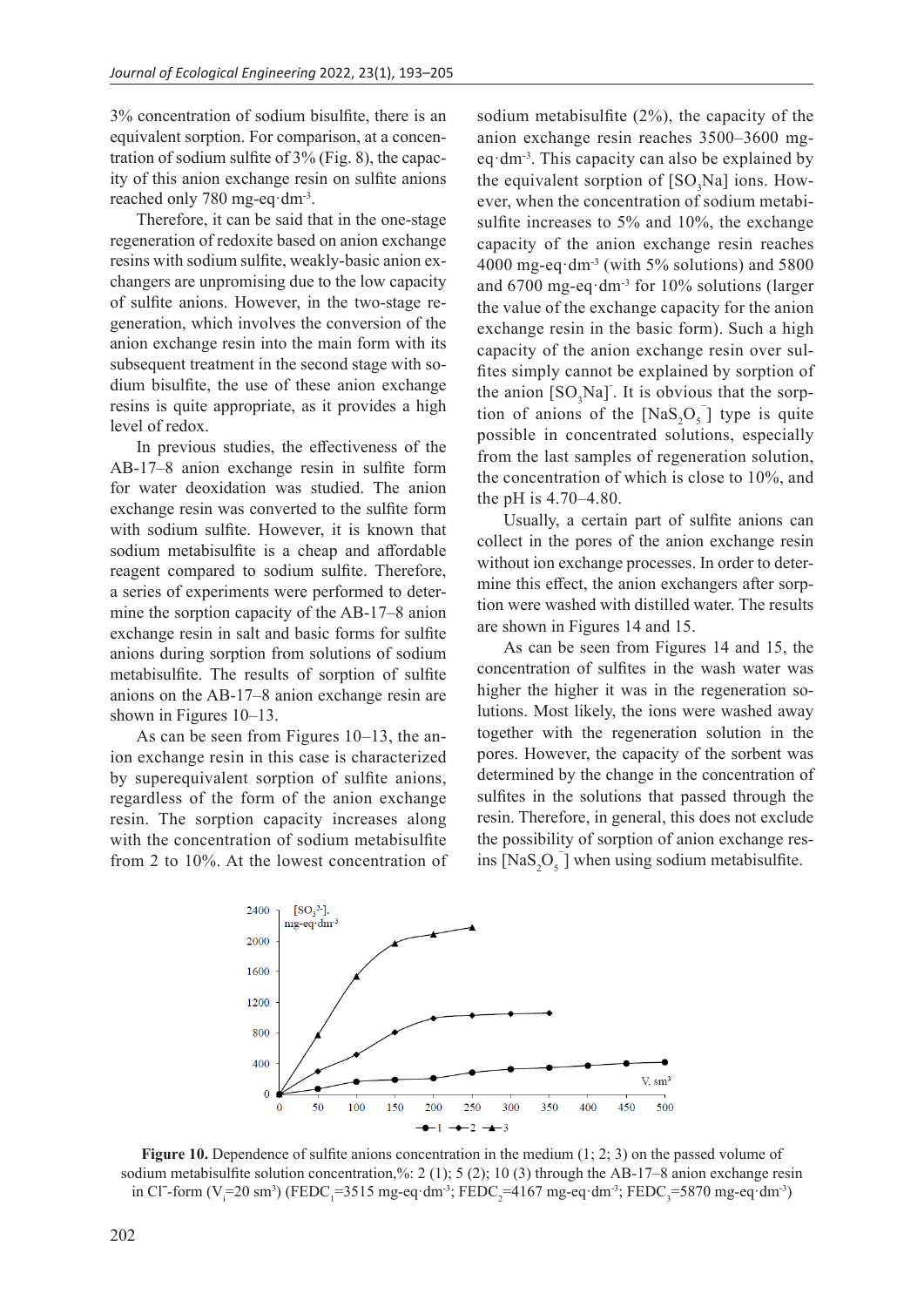

**Figure 11.** Dependence of pH of the medium (1; 2; 3) on the passed volume of sodium metabisulfite solution concentration,%: 2 (1); 5 (2); 10 (3) through the AB-17-8 anion exchange resin in Cl<sup>-</sup>-form (V<sub>i</sub>=20 sm<sup>3</sup>)



Figure 12. Dependence of the concentration of sulfite anions (1; 2; 3) on the passed volume of sodium metabisulfite solution concentration,%: 2 (1); 5 (2); 10 (3), through the AB-17–8 anion exchange resin in the basic form (V=20 sm<sup>3</sup>) (FEDC<sub>1</sub>=3615 mg-eq·dm<sup>-3</sup>; FEDC<sub>2</sub>=4293 mg-eq·dm<sup>-3</sup>; FEDC<sub>3</sub>= 6735 mg-eq·dm<sup>-3</sup>)



**Figure 13.** Dependence of pH of the medium  $(1; 2; 3)$  on the passed volume of sodium metabisulfite solution concentration,%: 2 (1); 5 (2); 10 (3) through the AB-17-8 anion exchange resin in the basic form  $(V_i=20 \text{ sm}^3)$ 

In order to assess the real regenerative capacity of the anion exchange resin, various samples of it, with a volume of 20 cm<sup>3</sup>, were filled with a solution of iodine of a fixed concentration. The solution was stirred for 24 hours and then titrated with excess iodine. Table 3 shows

the results of titration and calculations. Table 3 shows that in all cases, high values of the regenerative capacity of the modified anion exchangers were observed. The values are close to the obtained values of the total exchange capacity for sulfite anions.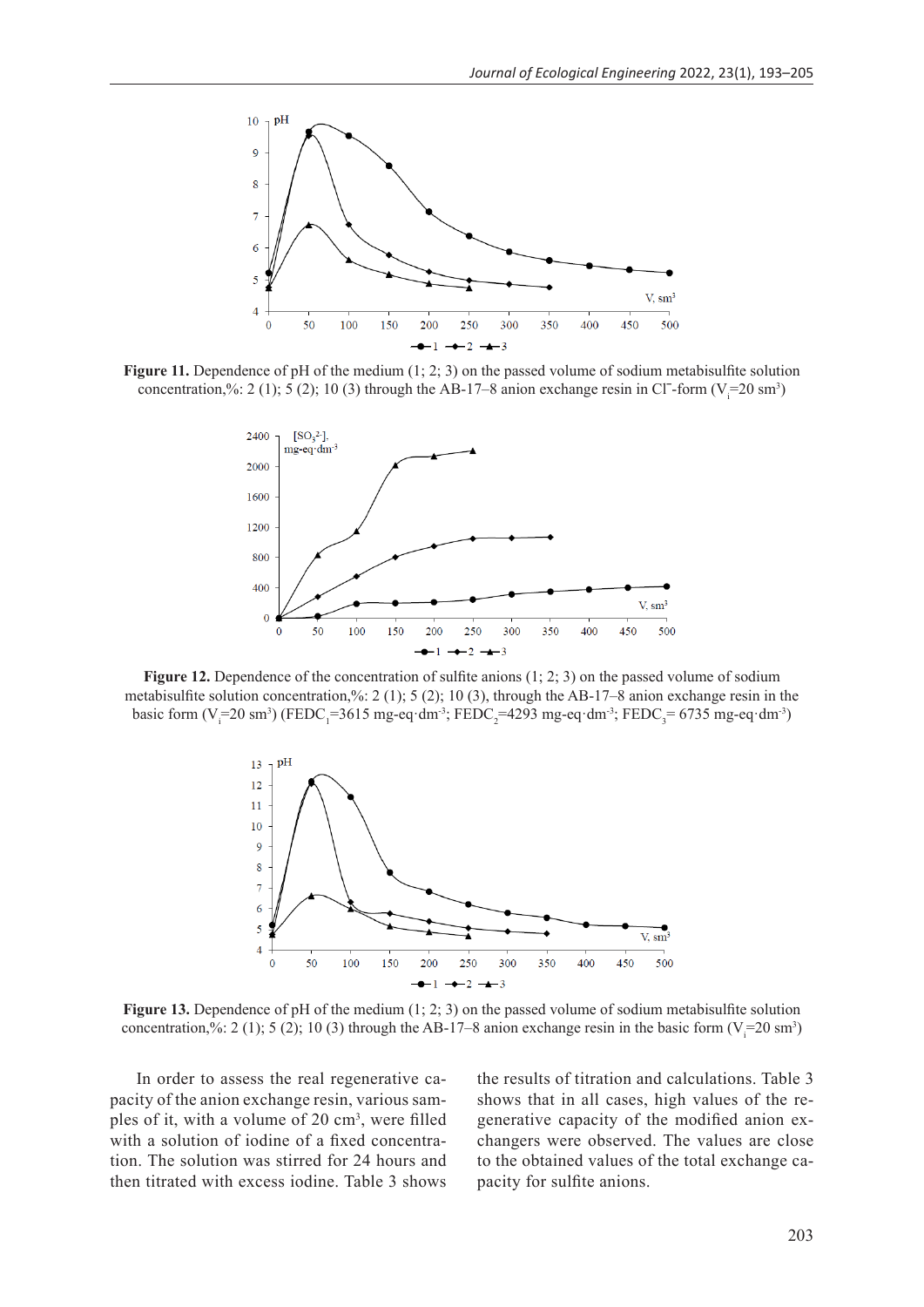

**Figure 14.** Dependence of the sulfite anions concentration (1; 2; 3; 4; 5; 6) AB-17–8 anion exchange resin in sulfite form at the capacity of the resin for  $SO_3^2$  ions, mg-eq·dm-3: 3515 (1); 4167 (2); 5870 (3); 3615 (4); 4293 (5); 6735 (6)



**Figure 15.** Dependence of the number of washed sulfite ions (1; 2; 3; 4; 5; 6) from the AB-17–8 anion exchange resin in sulfite form at the capacity of the resin ion on  $SO_3^2$ ions, mg-eq·dm-3: 3515 (1); 4167 (2); 5870 (3); 3615 (4); 4293 (5); 6735 (6)

**Table 3.** Dependence of RC of AB-17–8 anion exchange resin on its form when modified with sodium metabisulfite, determined iodometrically

| Concentration    | Ability to reduce $I_2$ , mg-eq·dm <sup>-3</sup> |      |  |
|------------------|--------------------------------------------------|------|--|
| of sodium        | Form of anion exchange resin AB-17-8             |      |  |
| metabisulfite, % | C.F                                              | OH-  |  |
|                  | 3274                                             | 3524 |  |
| 5                | 3898                                             | 3918 |  |
| 10               |                                                  |      |  |

#### **CONCLUSIONS**

The study of redoxites in the  $Fe<sup>2+</sup>$ -form and  $Na<sup>+</sup>$ -form modified with  $Fe(OH)$ <sub>2</sub> in water deoxidation processes and their advantages and disadvantages. It was shown that the modified cation exchange resins, i.e. KU-2–8 and Dowex Mac-3 in the Fe<sup>2+</sup>-form, are characterized by a high reducing ability ( $RC = 1600$  mg-eq·dm<sup>-3</sup>).

It was shown that the sorption of sulfite anions on highly basic anion exchange resins in salt form depends on the concentration of sodium sulfite solution. It was established that during treatment under dynamic conditions of weakly acidic anion exchangers in salt and basic form with solutions of sulfite and sodium bisulfite, the capacity of sulfites increases along with the concentration of solutions. The sorption capacity of the AB-17–8 anion exchange resin on sulfite anions from sodium metabisulfite solutions was determined. The sorption capacity does not depend on the form of the anion exchange resin, but is determined by the initial concentration of sodium metabisulfite. The reducing ability of the AB-17–8 anion exchange resin depending on its form when modified with sodium metabisulfite was evaluated iodometrically.